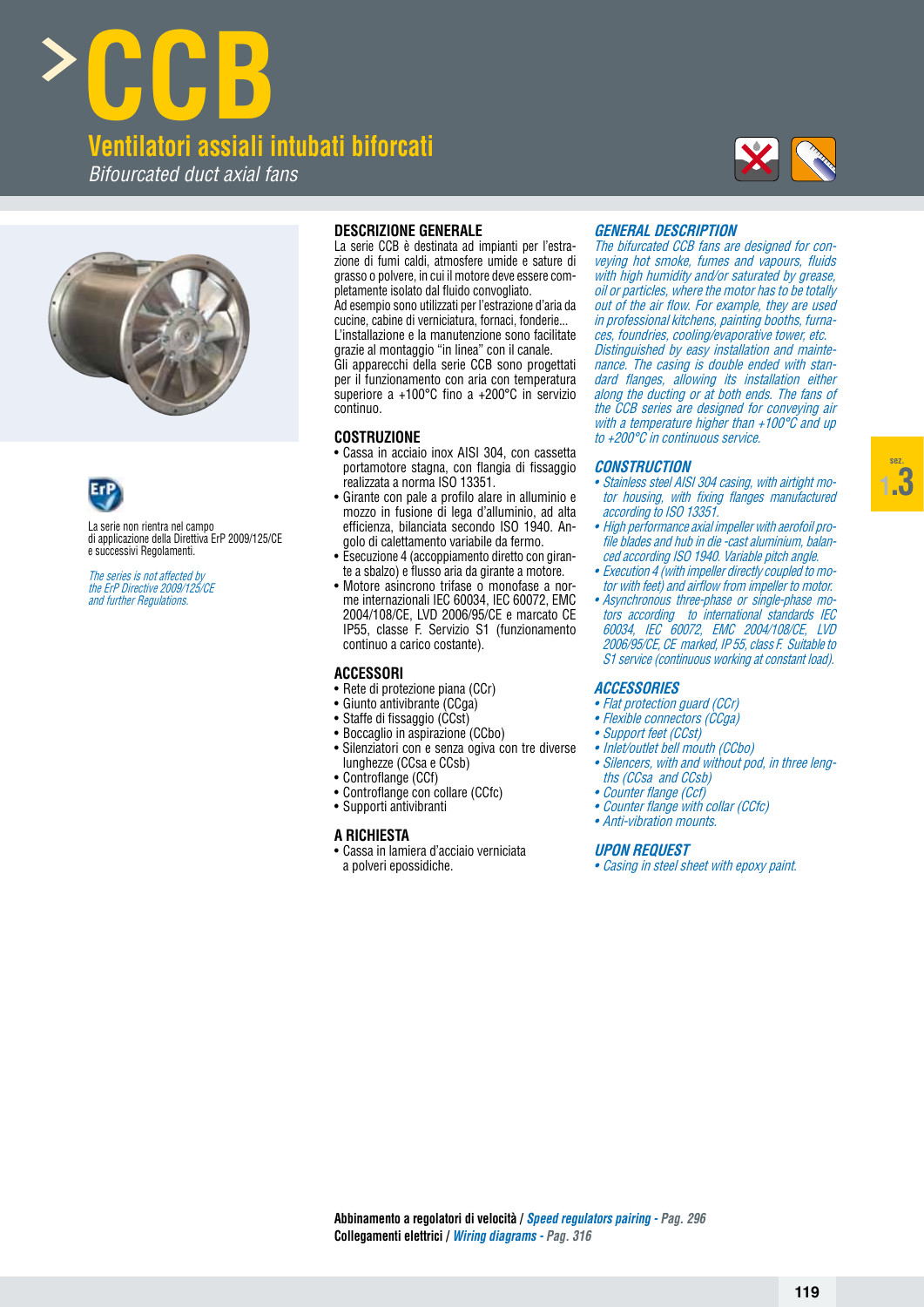| metri dal lato aspirazione e si presenta solo per fini comparativi.<br>tenza sonora ottenuto secondo norma ISO 3746. Tolleranza +/- 3 dB(A). | efficiency, a<br>Lw: Sound |
|----------------------------------------------------------------------------------------------------------------------------------------------|----------------------------|
|                                                                                                                                              |                            |
|                                                                                                                                              |                            |

|                | <b>CCB 500 - 2 poli</b>               |                                |   |                |                   |                  |       |              |  |  |  |  |  |  |
|----------------|---------------------------------------|--------------------------------|---|----------------|-------------------|------------------|-------|--------------|--|--|--|--|--|--|
| Cod.           | <b>Tipo</b><br><b>Type</b>            | <b>Modello</b><br><b>Model</b> | U | P              | <b>Pm</b><br>(kW) | <b>In</b><br>(A) | IP/CL | Mot.<br>(Gr) |  |  |  |  |  |  |
| <b>1CC5342</b> | CCB                                   | $502-A$                        |   | $\overline{2}$ | 4.00              | 7.61             | 55/F  | 100          |  |  |  |  |  |  |
| <b>1CC5343</b> | CCB                                   | $502 - B$                      |   | $\overline{2}$ | 3.00              | 5.94             | 55/F  | 100          |  |  |  |  |  |  |
| <b>1CC5344</b> | CCB                                   | $502 - C$                      | Τ | $\overline{2}$ | 2.20              | 4.51             | 55/F  | 90           |  |  |  |  |  |  |
|                | Livelli sonori - Sound levels / dB(A) |                                |   |                |                   |                  |       |              |  |  |  |  |  |  |

| LIVUIII JUIIUII    |    | <b><i><u><u>vouna</u></u></i></b> luvelo / upini |     |     |      |      |      |      |                  |
|--------------------|----|--------------------------------------------------|-----|-----|------|------|------|------|------------------|
| [Hz]               | 63 | 125                                              | 250 | 500 | 1000 | 2000 | 4000 | 8000 | T <sub>0</sub> T |
| CCB 502A Lw        | 55 | 66                                               | 75  | 87  | 81   | 79   | 76   | 71   | 89               |
| CCB 502A Lp        | 37 | 48                                               | 57  | 69  | 63   | 61   | 58   | 53   | 71               |
| <b>CCB 502B Lw</b> | 54 | 65                                               | 74  | 86  | 80   | 78   | 75   | 70   | 88               |
| <b>CCB 502B Lp</b> | 36 | 47                                               | 56  | 68  | 62   | 60   | 57   | 52   | 70               |
| <b>CCB 502C Lw</b> | 51 | 62                                               | 72  | 83  | 77   | 75   | 72   | 67   | 85               |
| <b>CCB 502C Lp</b> | 33 | 44                                               | 54  | 65  | 59   | 57   | 54   | 49   | 68               |
|                    |    |                                                  |     |     |      |      |      |      |                  |

| <b>CCB 500 - 4 poli</b>               |  |                     |                                |  |     |     |            |  |      |           |  |              |              |
|---------------------------------------|--|---------------------|--------------------------------|--|-----|-----|------------|--|------|-----------|--|--------------|--------------|
| Cod.                                  |  | <b>Tipo</b><br>Type | <b>Modello</b><br><b>Model</b> |  | Ū   | P   | Pm<br>(kW) |  |      | In<br>(A) |  | <b>IP/CL</b> | Mot.<br>(Gr) |
| <b>1CC5345</b>                        |  | CCB                 | $504-A$                        |  | т   | 4   | 0.75       |  |      | 1,90      |  | 55/F         | 80           |
| <b>1CC5346</b>                        |  | CCB                 | $504-B$                        |  | T   | 4   | 0.55       |  |      | 1.50      |  | 55/F         | 80           |
| Livelli sonori - Sound levels / dB(A) |  |                     |                                |  |     |     |            |  |      |           |  |              |              |
| [Hz]                                  |  | 63                  | 125                            |  | 250 | 500 | 1000       |  | 2000 | 4000      |  | 8000         | <b>TOT</b>   |
| CCB 504A Lw                           |  | 42                  | 53                             |  | 69  | 67  | 68         |  | 66   | 63        |  | 58           | 74           |
| CCB 504A LD                           |  | 24                  | 35                             |  | 51  | 49  | 50         |  | 48   | 45        |  | 40           | 57           |
| <b>CCB 504B Lw</b>                    |  | 40                  | 51                             |  | 67  | 65  | 66         |  | 64   | 61        |  | 56           | 72           |
| CCB 504B Lp                           |  | 22                  | 33                             |  | 49  | 47  | 48         |  | 46   | 43        |  | 38           | 55           |

| <b>CCB 560 - 2 poli</b> |                                              |                            |                                |  |     |                |  |            |  |      |           |  |              |              |  |
|-------------------------|----------------------------------------------|----------------------------|--------------------------------|--|-----|----------------|--|------------|--|------|-----------|--|--------------|--------------|--|
| Cod.                    |                                              | <b>Tipo</b><br><b>Type</b> | <b>Modello</b><br><b>Model</b> |  | Ū   | P              |  | Pm<br>(kW) |  |      | In<br>(A) |  | <b>IP/CL</b> | Mot.<br>(Gr) |  |
| <b>1CC5611</b>          |                                              | CCB                        | 562-A                          |  | Τ   | 2              |  | 9,20       |  |      | 16,16     |  | 55/F         | 132          |  |
| 1005612                 |                                              | CCB                        | $562 - B$                      |  | Τ   | $\overline{2}$ |  | 7.50       |  |      | 13.90     |  | 55/F         | 132          |  |
| 1005613                 |                                              | CCB                        | 562-C                          |  | Т   | $\mathfrak{p}$ |  | 4.00       |  |      | 7.49      |  | 55/F         | 112          |  |
|                         | Livelli sonori <i>- Sound levels / dB(A)</i> |                            |                                |  |     |                |  |            |  |      |           |  |              |              |  |
| [Hz]                    |                                              | 63                         | 125                            |  | 250 | 500            |  | 1000       |  | 2000 | 4000      |  | 8000         | TOT          |  |
| CCB 562A Lw             |                                              | 57                         | 68                             |  | 78  | 89             |  | 83         |  | 81   | 78        |  | 73           | 91           |  |
| CCB 562A LD             |                                              | 39                         | 50                             |  | 60  | 71             |  | 65         |  | 63   | 60        |  | 55           | 74           |  |
| CCB 562B Lw             |                                              | 55                         | 66                             |  | 76  | 87             |  | 81         |  | 79   | 76        |  | 71           | 89           |  |
| <b>CCB 562B Lp</b>      |                                              | 37                         | 48                             |  | 58  | 69             |  | 63         |  | 61   | 58        |  | 53           | 72           |  |
| <b>CCB 562C Lw</b>      |                                              | 53                         | 64                             |  | 73  | 85             |  | 79         |  | 77   | 74        |  | 69           | 87           |  |
| <b>CCB 562C Lp</b>      |                                              | 35                         | 46                             |  | 55  | 67             |  | 61         |  | 59   | 56        |  | 51           | 69           |  |



Lp: Sound pressure level measured in free field conditions, propagation hemispherical<br>measurement category C in accordance with EN ISO 13349, at the point of maximum efficiency, at a distance of 3 meters (for comparative purposes only).<br>Lw: Sound power level obtained in accordance with EN ISO 3746. Tolerance +/- 3 dB(A).





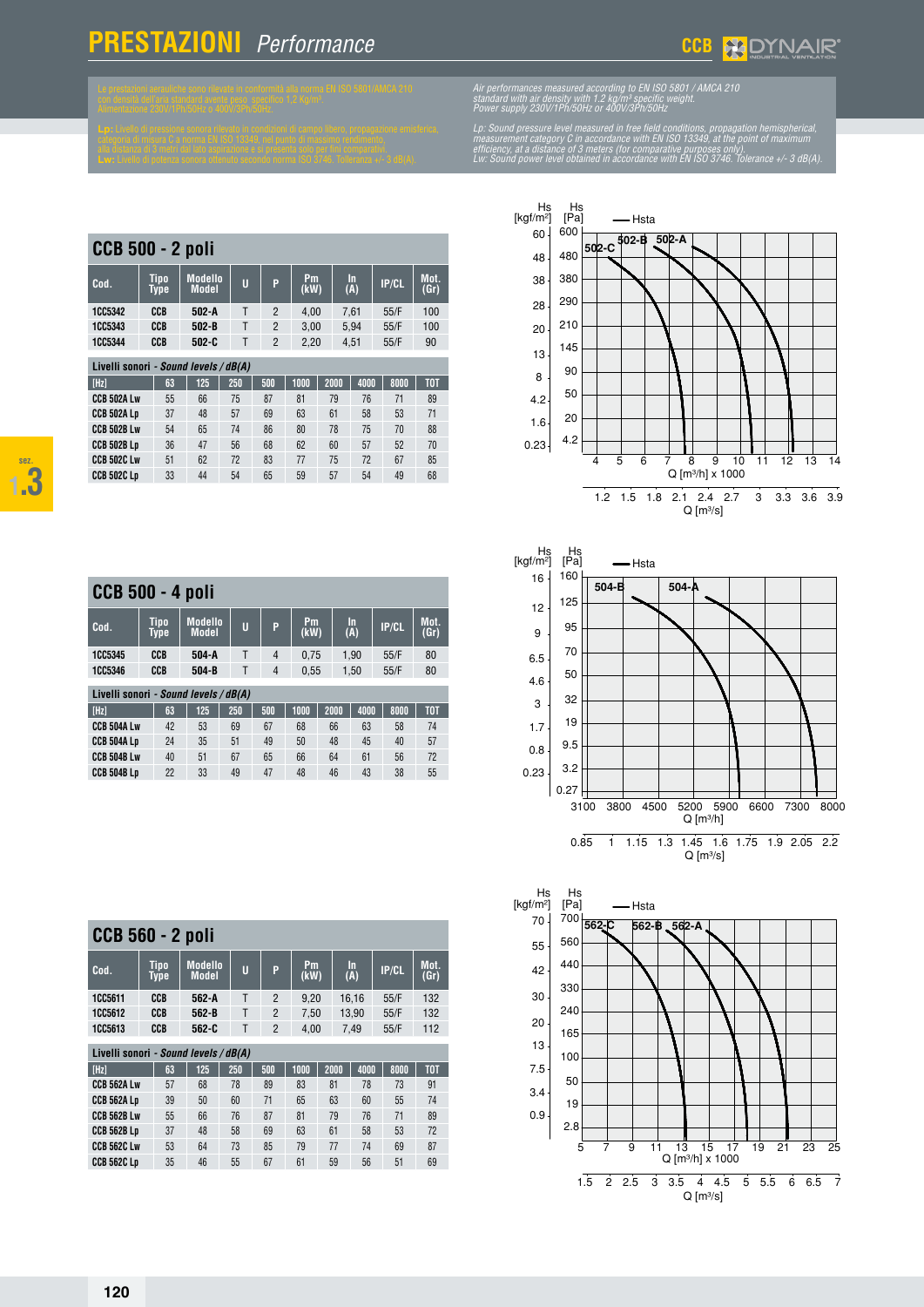



Air performances measured according to EN ISO 5801 / AMCA 210<br>standard with air density with 1.2 kg/m<sup>3</sup> specific weight.<br>Power supply 230V/1Ph/50Hz or 400V/3Ph/50Hz

Lp: Sound pressure level measured in free field conditions, propagation hemispherical<br>measurement category C in accordance with EN ISO 13349, at the point of maximum efficiency, at a distance of 3 meters (for comparative purposes only).<br>Lw: Sound power level obtained in accordance with EN ISO 3746. Tolerance +/- 3 dB(A).

| <b>CCB 560 - 4 poli</b> |                                       |                            |                                |     |  |                |            |  |      |           |      |              |              |
|-------------------------|---------------------------------------|----------------------------|--------------------------------|-----|--|----------------|------------|--|------|-----------|------|--------------|--------------|
| Cod.                    |                                       | <b>Tipo</b><br><b>Type</b> | <b>Modello</b><br><b>Model</b> | Ū   |  | P              | Pm<br>(kW) |  |      | In<br>(A) |      | <b>IP/CL</b> | Mot.<br>(Gr) |
| <b>1CC5614</b>          |                                       | CCB                        | 564-A                          | Τ   |  | $\overline{4}$ | 1.50       |  |      | 3.17      |      | 55/F         | 90           |
| <b>1CC5615</b>          |                                       | CCB                        | 564-B                          | т   |  | $\overline{4}$ | 1.10       |  | 2.36 |           | 55/F |              | 90           |
|                         | Livelli sonori - Sound levels / dB(A) |                            |                                |     |  |                |            |  |      |           |      |              |              |
| [Hz]                    |                                       | 63                         | 125                            | 250 |  | 500            | 1000       |  | 2000 | 4000      |      | 8000         | <b>TOT</b>   |
| <b>CCB 564A Lw</b>      |                                       | 44                         | 55                             | 71  |  | 69             | 70         |  | 68   | 65        |      | 60           | 76           |
| CCB 564A LD             |                                       | 26                         | 37                             | 53  |  | 51             | 52         |  | 50   | 47        |      | 42           | 59           |
| <b>CCB 564B Lw</b>      |                                       | 40                         | 51                             | 68  |  | 65             | 66         |  | 64   | 61        |      | 56           | 72           |
| <b>CCB 564B Lp</b>      |                                       | 22                         | 33                             | 50  |  | 47             | 48         |  | 46   | 43        |      | 38           | 55           |

**Modello Model <sup>U</sup> <sup>P</sup> Pm**

**1CC6324 CCB 632-A** T 2 9,20 16,16 55/F 132 **1CC6325 CCB 632-B** T 2 7,50 13,90 55/F 132 **1CC6326 CCB 632-C** T 2 5,50 10,40 55/F 132

**[Hz] 63 125 250 500 1000 2000 4000 8000 TOT CCB 632A Lw** 59 70 80 91 85 83 80 75 93 **CCB 632A Lp** 41 52 62 73 67 65 62 57 76 **CCB 632B Lw** 58 69 78 90 84 82 79 74 92 **CCB 632B Lp** 40 51 60 72 66 64 61 56 74 **CCB 632C Lw** 57 68 77 89 83 81 78 73 91 **CCB 632C Lp** 39 50 59 71 65 63 60 55 73

**(kW)**

**In**

**(A) IP/CL Mot. (Gr)**

**CCB 630 - 2 poli**

**Livelli sonori** *- Sound levels / dB(A)*

**Cod. Tipo Type**

 $cc$ 

**Cod. Tipo**

Livel



7 9 11 13 15 17 19 21 23 25 Hs [Pa]  $900$ 720 560 420 300 200 120 60 22 2.8 Q [m³/h] x 1000 2 2.5 3 3.5 4 4.5 5 5.5 6 6.5 7  $Q [m^3/s]$ 90 70 50 36 24 15 8 3.4 0.75 Hs Hs<br>[kgf/m<sup>2</sup>] [Pa] — Hsta **632-C 632-B 632-A**

| CCB 630 - 4 poli                             |                            |                                |     |     |                   |      |           |      |              |                  |  |
|----------------------------------------------|----------------------------|--------------------------------|-----|-----|-------------------|------|-----------|------|--------------|------------------|--|
| $Cod$ .                                      | <b>Tipo</b><br><b>Type</b> | <b>Modello</b><br><b>Model</b> | Ū   | P   | <b>Pm</b><br>(kW) |      | In<br>(A) |      | <b>IP/CL</b> | Mot.<br>(Gr)     |  |
| <b>1CC6327</b>                               | CCB                        | 634-A                          | Т   | 4   | 3,00              |      | 6,39      |      | 55/F         | 100              |  |
| <b>1CC6328</b>                               | CCB                        | 634-B                          | Τ   | 4   | 2,20              |      | 4,80      |      | 55/F         | 100              |  |
| Livelli sonori <i>- Sound levels / dB(A)</i> |                            |                                |     |     |                   |      |           |      |              |                  |  |
| [Hz]                                         | 63                         | 125                            | 250 | 500 | 1000              | 2000 |           | 4000 | 8000         | T <sub>0</sub> T |  |
| CCB 634A Lw                                  | 49                         | 60                             | 76  | 74  | 75                | 73   |           | 70   | 65           | 81               |  |
| CCB 634A LD                                  | 31                         | 42                             | 58  | 56  | 57                | 55   |           | 52   | 47           | 64               |  |
| CCB 634B Lw                                  | 46                         | 57                             | 74  | 71  | 72                | 70   |           | 67   | 62           | 78               |  |
| CCB 634B LD                                  | 28                         | 39                             | 56  | 53  | 54                | 52   |           | 49   | 44           | 61               |  |